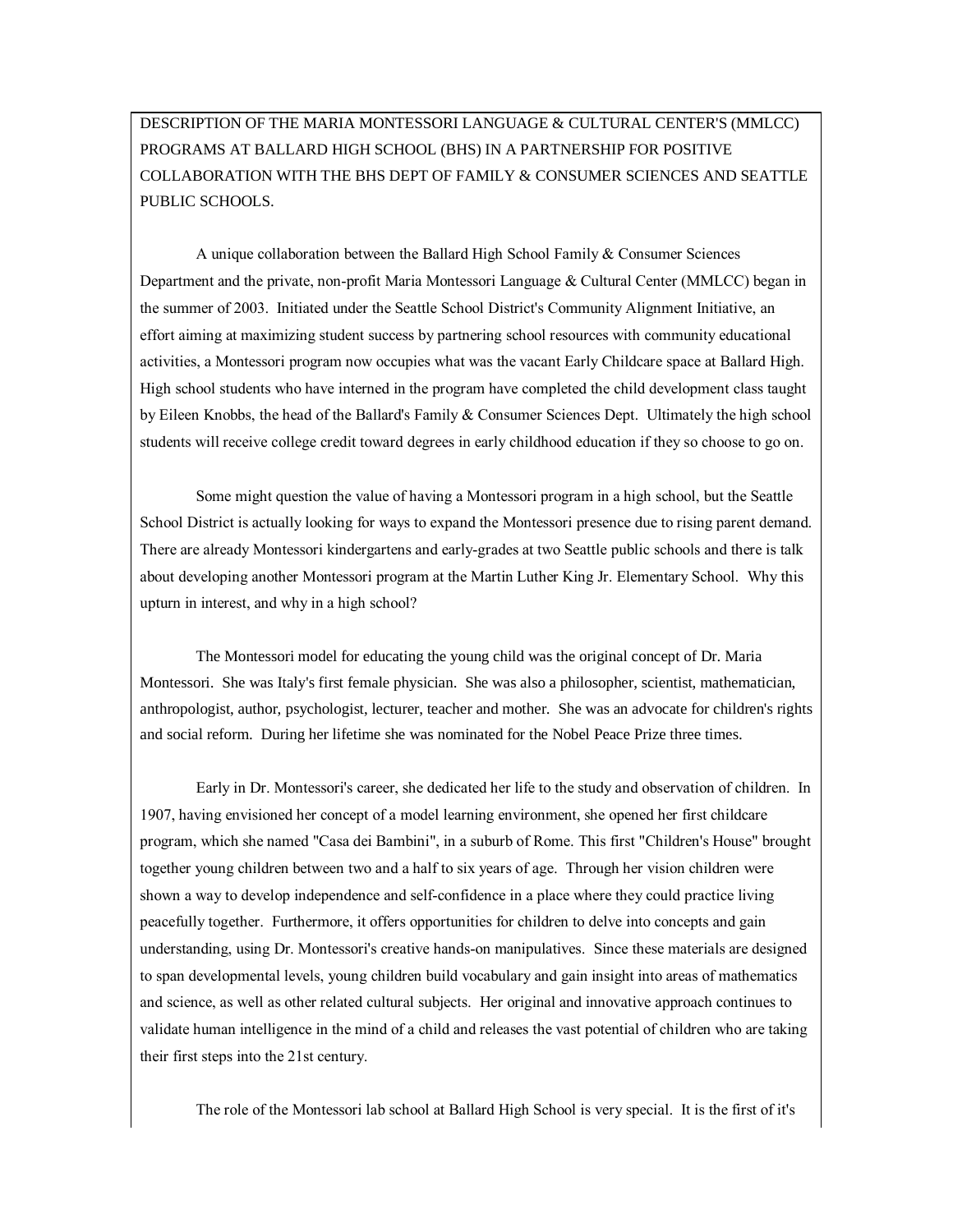kind to be established in a Seattle public high school. By November, BHS students enrolled in the early childhood development class will be prepared to begin their observations in the Montessori laboratory for learning. They will see 3-5 year olds who are developing skills for life. They will see children who are on a path of self-care, learning to care for others, and responsibly taking care of their environment.

 The Montessori lab school is a learning community that encourages freedom with responsibility, where children are shown how to do very basic things for themselves, such as hanging their coats on coat hangers, changing their outdoor shoes into indoor slippers, and washing their hands. When they complete these tasks, they may choose from an array of beautiful individual "work" that is arranged neatly on the shelves throughout the environment. As each child completes their work, they replace it on the shelf for the next person. By November, children can carry out this process in a graceful and orderly fashion, taking personal satisfaction in this newly-acquired mastery.

 BHS students in the early childhood development class have a regular Monday instruction on child development, taught by the staff of the Montessori lab school as well as drawing from other family and community resources. Through personal interest, some students participate in a semester of internship, gaining experience as assistants in the Montessori environment. During their early childhood development class time they will enter into a different experience in the Montessori "Children's House" at Ballard High School. This is an integration of their core curriculum day in a unique 'out of school time' experience where they participate in the life of the broader community; all of which is within their own campus.

 When high school students choose to intern at this site, they are taking part in work-related experiences which involve responsibilities that are relevant and meaningful to them. When students choose a job or volunteer in a working situation in their community, they are building assets that nourish their personal independence. They also are increasing their awareness of good communication skills, and are valued for their individual talents and their personalities that contribute to a rich community life.

 BHS students in the program last January were surprised to see 3-5 year old children already focused on advanced concepts in the areas of science, history, math and other languages. Since high school students are learning about stages of growth and development, they will also have real opportunities to notice, question and consider the needs of children who are at different levels of understanding, behavior and self-development. And because the Montessori model values age diversity in the community, it clearly defines a way to meet the needs of individuals. Young children in Montessori programs accomplish much and often exceed typical expectations. BHS students watch in awe as young 5 year olds perform multiplication into the thousands, make anatomically-correct drawings of pet crayfish, and write sentences with Montessori's movable alphabet.